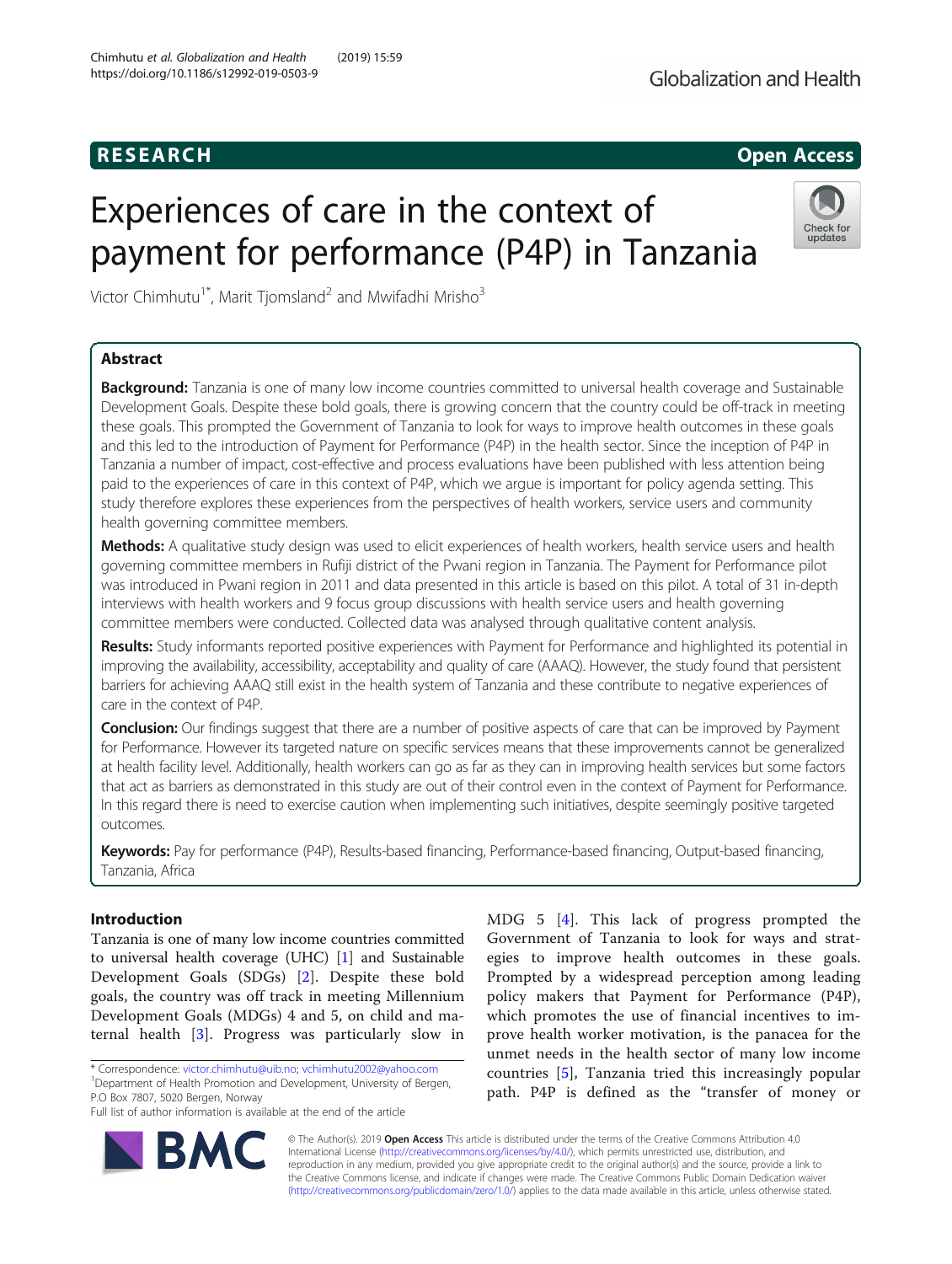material goods conditional on taking a measurable action or achieving a predetermined performance target" [[6\]](#page-11-0), and is one type of financing initiative in the basket of Results-Based- Financing (RBF) [\[7](#page-11-0), [8](#page-11-0)] . Health systems of low income countries, including Tanzania, face huge challenges that limit the access, utilization and quality of health care. While P4P primarily targets the motivation of health workers, it is argued that P4P schemes can act as a catalyst of change in strengthening the health systems of low income-countries [[5\]](#page-11-0). This overarching promise within P4P schemes makes it appealing to politicians and policy makers alike.

Studies conducted in low income setting are inconclusive on the effectiveness of P4P schemes. Some studies have found positive effects of P4P [[9,](#page-11-0) [10](#page-11-0)], especially in indicators that were strongly under the control of health personnel [\[9](#page-11-0)]. While these studies are among those pointing to the potential of P4P in improving the utilization of health services, evidence that P4P works in health systems in low-income to middle-income countries (LMIC) is still highly uncertain and scholars in the field call for caution [\[6](#page-11-0), [11\]](#page-11-0). Some studies even indicate that P4P schemes might have undesirable effects in health systems with weak infrastructure and leadership and may promote unintended behaviors, create distortions, promote gaming and encourage dependency on financial incentives  $[6, 12-14]$  $[6, 12-14]$  $[6, 12-14]$  $[6, 12-14]$  $[6, 12-14]$  $[6, 12-14]$  $[6, 12-14]$ . Furthermore, the costs of running a P4P scheme in low-income settings has been reported to be substantial, at least in the short term, which again fuel debate on the sustainability of such schemes [\[15](#page-11-0)]. To this end, given the limited evidence on P4P, one study asked a poignant question regarding these initiatives: is it time to rethink the use of RBF  $[16]$  $[16]$  $[16]$ in LMICs?

Tanzania carried out a P4P pilot in the Pwani region [[17\]](#page-11-0). A number of studies have been published as part of a process, impact and cost-effective evaluation of the pilot [[15](#page-11-0), [18](#page-11-0)–[20](#page-11-0)]. Less attention has been paid to experiences related to the utilization of health care in this context of P4P which, we argue, is equally important for policy agenda setting and for LMICs thinking or in the process of potentially scaling up these initiatives. Hence, in this study, we aim to explore experiences related to the availability, accessibility, acceptability and quality of care in the context of P4P in Rufiji district of Tanzania from the perspectives of health workers, service users and community health governing committee members.

#### P4P in Tanzania

The national health policy in Tanzania emphasizes equity in access to health care  $[21]$  $[21]$  $[21]$  and birth care services should be offered free of charge at all public health facilities at all levels [[22](#page-11-0)]. The country has a wellestablished network of health facilities and referral systems compared to many countries in the sub-Saharan region. Estimates indicate that about 90% of the population in Tanzania lives within 10 km of a health facility, but the quality of the services is generally low at the primary care level. There is an urban bias in the distribution of higher level health facilities disadvantaging the rural population in accessing health care in general and women in accessing emergency obstetric care in particular [\[23](#page-11-0)].

Despite widespread access to health facilities, Tanzania has not been able to meet some of its health-related global goals. The country has a high maternal mortality ratio of 410 per 100, 000 live births in 2015, down from 529 per 100,000 live births in 1996 [\[4,](#page-11-0) [24](#page-11-0), [25](#page-11-0)]. In fact, Tanzania along with 10 other countries, five of which are in sub-Saharan Africa, were in 2008 responsible for 65% of all maternal deaths in the world [\[26](#page-11-0)].

In order to improve health outcomes in maternal and child health and achieve progress towards Sustainable Development Goal number 3 (as targets 3.1 and 3.2), which focus on good health and well-being [\[2](#page-11-0)],the Government of Tanzania implemented a P4P pilot in the Pwani region  $[17, 20]$  $[17, 20]$  $[17, 20]$  $[17, 20]$  $[17, 20]$ . The pilot was funded by Norway and managed by Clinton Health Access Initiative (CHAI) [[17](#page-11-0)]. Indicators for the Payment for performance pilot were drawn from reproductive and child health (RCH). The indicators covered the following areas: antenatal care, institutional deliveries, post-natal care, prevention of mother-to-child transmission of HIV (PMTCT), family planning and health management information systems (HMIS) [\[17\]](#page-11-0). Appendix [1](#page-11-0) gives an overview of the P4P indicators. The indicators chosen were aimed to making RCH services available, accessible, acceptable and of good quality, therefore it is important to learn from the experiences of health workers and services users regarding these elements of care.

# Theoretical framework The AAAQ framework

States are obligated under international treaties to safeguard their population's right to health. The Convention on the Elimination of All Forms of Discrimination Against Women (CEDAW) and the International Convention on Economic, Social and Cultural Rights (ICESCR) are among the treaties that guarantees the right to health. Under these treaties, States have three major obligations: to respect the right to health, to protect their citizens from any infringement to the right to health and to fulfil the right to health [[27](#page-11-0), [28\]](#page-11-0). States are obligated to take positive steps to realize this right to health, and such steps may include policy, legislative, budgetary and administrative [\[27\]](#page-11-0).

Health services are to be *available*, *accessible*, *ac*ceptable and of adequate quality (AAAQ framework)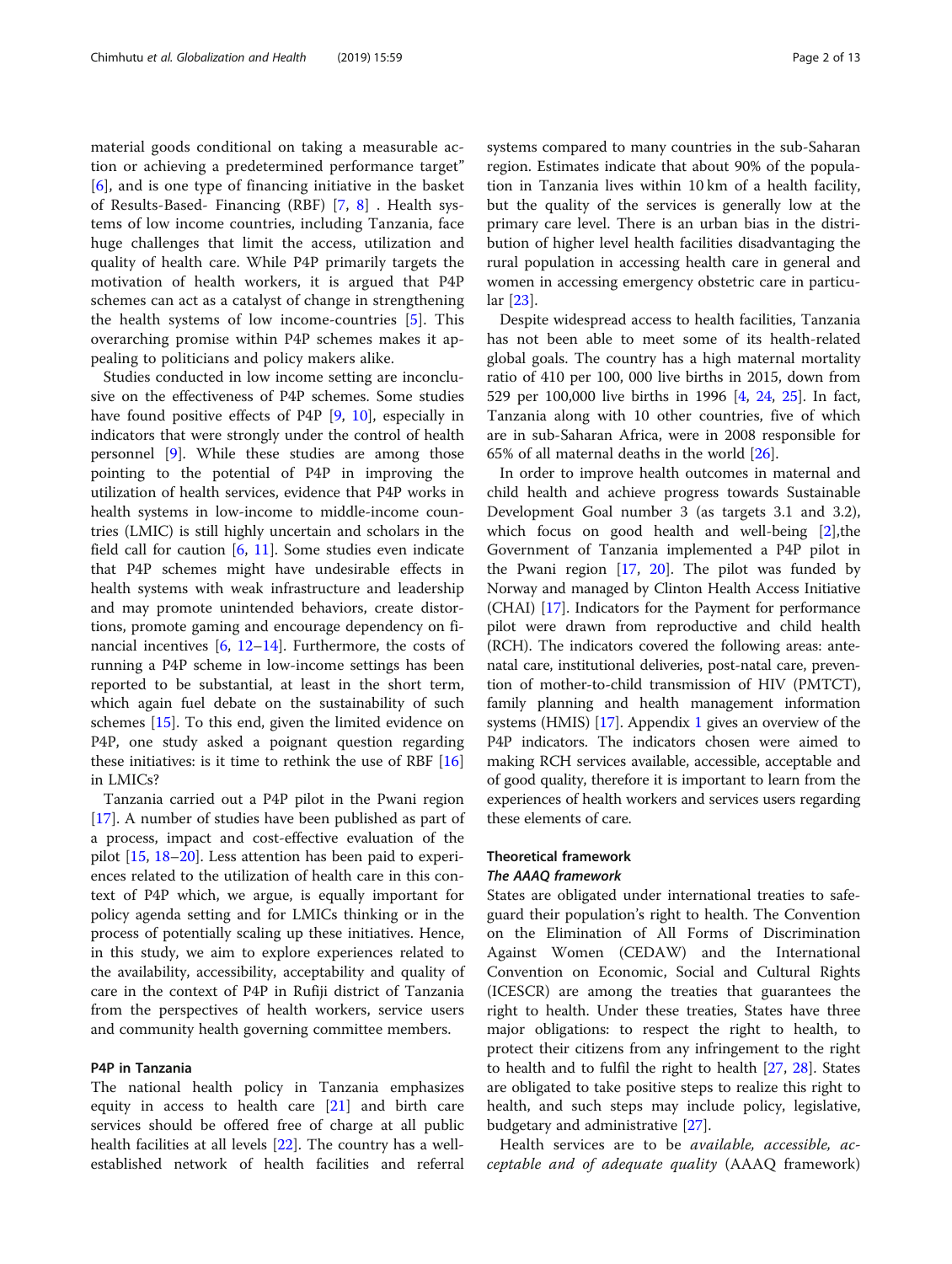[[27,](#page-11-0) [29](#page-11-0)]. In order to achieve the right to health, AAAQ must be realized at all levels of care. The first A in the framework, calls for the availability of adequate number of goods, services and facilities necessary to provide health care, as well as sufficient number of qualified personnel to staff the services. The second A calls for health services to be accessible, both in physical and economic terms. The third A, acceptability, calls for health services to be to be respectful of culture of individuals, minorities, peoples and communities. Lastly, the Q in the framework is concerned about health services being medically appropriate and of good *quality* [[27,](#page-11-0) [29](#page-11-0)].

The AAAQ framework is useful in monitoring health services in general and maternal and child health services in particular [\[27\]](#page-11-0). When a health system does not meet the state of AAAQ in maternal and child health services, it contributes to a number of delays in accessing timely care. In Tanzania, there is an explicit connection that poor maternal health services lead to delays in care seeking or accessing such care [[30,](#page-11-0) [31](#page-11-0)] and as a result the design document for P4P uses the 3 delays model [[32\]](#page-11-0) in maternal care as a theoretical basis for P4P. The 3-delays model identifies barriers to access timely maternal services. The delays include 1) decision making to seek care, 2) the identification and getting to the health facility and 3) delays in obtaining adequate quality care upon arrival at the facility [[32\]](#page-11-0). These different phases of delays are very much inter-linked, for example, a poor experience at a health facility (3rd delay) can influence someone's decision on whether or not to use facility delivery (1st delay).

The government of Tanzania selected P4P indicators from areas critical that can improve AAAQ and potentially reduce the 3-delays in maternal and child care [[17](#page-11-0)]. The areas are: family planning, antenatal care, childbirth/ deliveries and basic or comprehensive emergency obstetric care [\[17\]](#page-11-0) (cf. Appendix 1). Therefore, P4P in Tanzania has to be understood as part of a wider effort by the government to improve maternal and child health services to meet the state of AAAQ. In this study we conducted discussions with health services users, health workers and health governing committees, to examine if P4P was meeting this intended objective.

# Methods

## Study context

The study was carried out in Rufiji, one of the seven districts in the Pwani region. Rufiji is a rural district and according to the 2012 national census, the district had a population of 217,274 [[33](#page-11-0)]. Administratively, Rufiji is divided into 26 wards [[33\]](#page-11-0). The main economic activity of the district is agriculture and 78% of the inhabitants actively participate in this sector. The main cash crops in the district are cashew nuts, coconut and simsim [\[34](#page-12-0)]. The district has a total number of 64 health facilities, including two hospitals, five health centres, and 57 dispensaries [[34\]](#page-12-0). Like many rural districts in Tanzania, Rufiji district faces significant shortages of staff and of the 583 positions in the district health sector, only 301 are filled, a total shortage of approximately 49% [\[34](#page-12-0)]. Shortages of qualified staff is more pronounced at low level health facilities, i.e. dispensaries and health centres [[35\]](#page-12-0) and among all cadres except the medical attendant category which is overrepresented. Rufiji has a delta zone and during rainy season access to health facilities in the delta is difficult and these health facilities periodically face huge problems in procuring medical supplies and in maintaining regular communication with the district health offices located at the district centre Utete.

#### Data collection and analysis

A qualitative study approach was adopted using focus group discussions (FGDs) and in-depth interviews (IDIs). Data was collected by the first author with the help of a research assistant for a total of six months period, between January 2013–June 2016). Data was collected at 11 health facilities, including two hospitals, two health centres and seven dispensaries. Of these 11 health facilities, four were church-run and seven were public.

#### FGD with community members

As the study aimed to elicit the experiences and perceptions of health service users on access and quality of care, it was considered important to conduct FGDs with community members. Under this category of participants, we had discussions with mothers and health facility governing committee (HFGC) members. A total of nine FGDs with 44 participants were conducted, seven with mothers and two with HFGC members, for an overview, see Table [1.](#page-3-0) All focus groups had an average of five participants, a number encouraged in the literature to increase the range of participation of each participant [\[36](#page-12-0)]. FDGs with HFGC members had least participants as these committees have up to five members in total. Mothers were targeted primarily for their in-depth experiences with maternal and child health services. In order to maximize the relevance and quality of our data from this group, we used two criteria to recruit them. Firstly, we targeted women who had at least two children with the older one being at least 5 years old. Secondly, we recruited women who had been residing in the same area (catchment area of a particular health facility) for at least 5 years. The participants were recruited with the help of health workers at health facilities. In practice, we ended up including some informants who could not meet one of the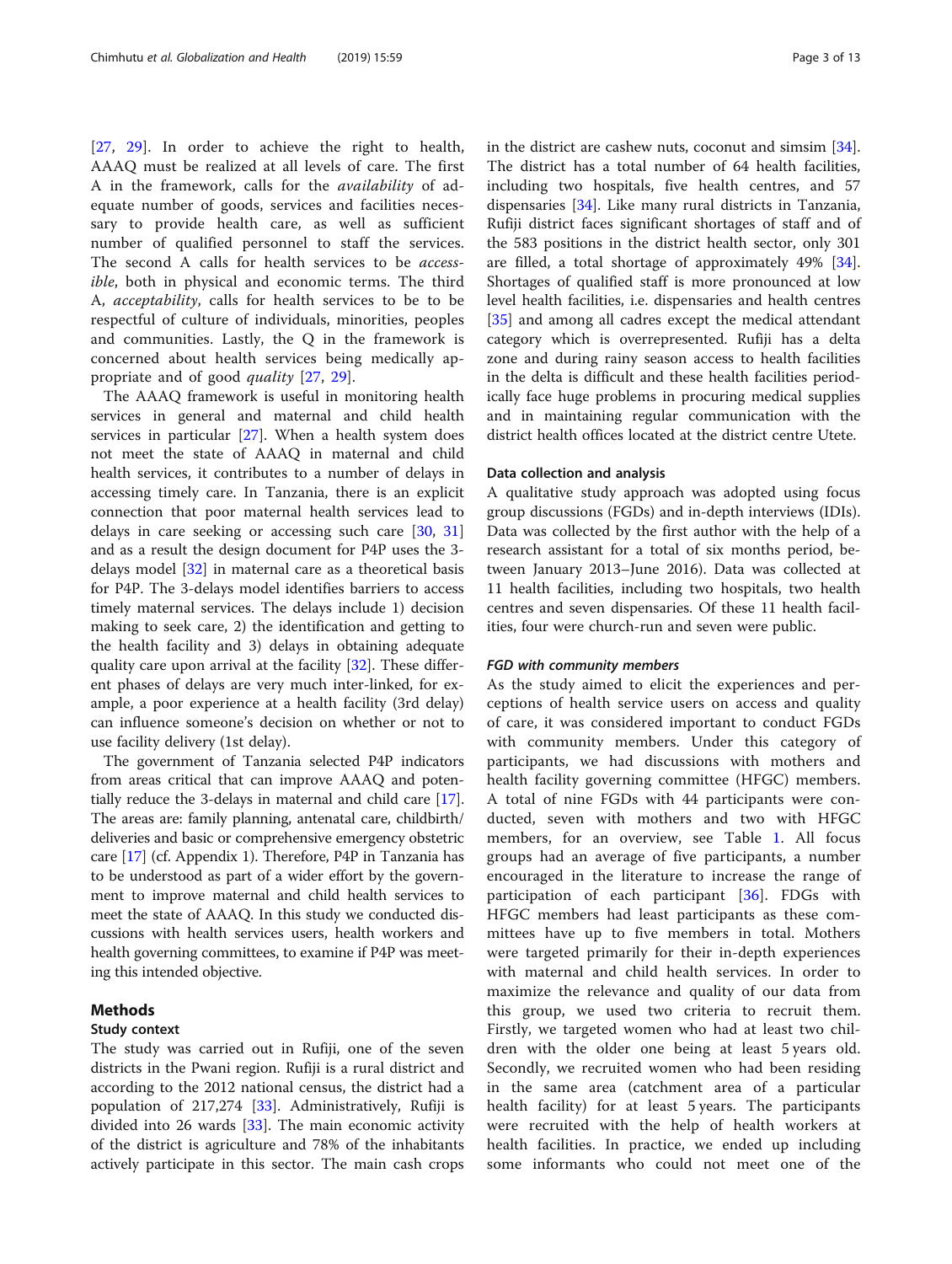| FGD number       | Category    | No of Participants | Average number of children | Average age |
|------------------|-------------|--------------------|----------------------------|-------------|
| FGD 1            | Mothers     | 6                  | 5                          | 34          |
| FGD <sub>2</sub> | Mothers     |                    | 4                          | 31          |
| FGD <sub>3</sub> | Mothers     | 6                  | 5                          | 30          |
| FGD 4            | Mothers     | 6                  | 3                          | 30          |
| FGD 5            | Mothers     | 4                  | 4                          | 31          |
| FGD 6            | Mothers     | 5                  | 3                          | 23          |
| FGD <sub>7</sub> | Mothers     | C.                 | 5                          | 31          |
| FGD 8            | <b>HFGC</b> | 4                  | n/a                        | n/a         |
| FGD 9            | <b>HFGC</b> | 3                  | n/a                        | n/a         |

<span id="page-3-0"></span>Table 1 Overview of FGDs with health service users

criteria; however the majority of our participants were able to meet the criteria.

The second group of FGD participants was the health facility governing committee members. These committees represent community interests at health facilities. The committees were established in Tanzania in 1999, alongside Community Health Fund (CHF). When P4P pilot was introduced, the committees' duties were expanded to include monitoring if P4P was implemented in ways protecting the interests of the community. The committees consisted of up to 5 members and many of them were very active in community activities and some even hold local political positions. In addition, the members are knowledgeable about the health status profile of their villages and the district. Typically, the person in charge of a health facility acts as the secretary of the committee. To avoid conflicts of interest the secretary was not invited into the FGD with the committee members. In FDGs, a topic guide was used with great flexibility to allow the discussion of emergent issues. The topic guide covered the following issue: experiences with MCH services, quality of health care, access and utilization of health services.

#### IDI's with health workers

To complement the data from the FGDs with community members, we conducted 31 IDIs with health workers of different cadres ranging from medical officers, assistant medical officers, clinical officers, nursing staff, laboratory staff and medical attendants were conducted. Table 2 provides an overview of study informants.

All FGDs and interviews except two interviews with Medical Officers were conducted in Swahili. The first author speaks colloquial Swahili, while the research assistant is a Tanzanian citizen with experience in qualitative health services research. All interviews and FGDs were recorded, transcribed in Swahili and then translated into English. In addition, rapid note taking was used. Translations were error checked. Qualitative content analysis was used as the mode of analysis [[37\]](#page-12-0), Table [3,](#page-4-0) gives an overview of the analysis process. The transcripts were subjected to a thorough review before the coding exercise began. Meaning units at manifest level were identified and coded and from these sub-themes and themes were identified. OpenCode 3.6 software [\[38](#page-12-0)] was used for data management.

## Research ethics

The study was registered in Norway through the Norwegian Social Science Data Services (NSD) and in Tanzania through the Ifakara Institutional Review Board (IHI/IRB/No: 24–2012) and the National Institute for Medical Research (NIMR/HQ/R.8a/Vol.IX/1515). Consent was sought after and given and we have depersonalized data by labeling facilities by letters, and informants by titles.

# Results

This section presents major themes that emerged in FGDs and IDIs with health service users and health workers related to their experiences with and perceptions of the availability, accessibility, acceptability and quality of care with health services. On one hand, users noted improvements in health service delivery in terms of the availability, accessibility and acceptability of

| <b>Table 2</b> Overview of IDIs |  |  |  |  |  |
|---------------------------------|--|--|--|--|--|
|---------------------------------|--|--|--|--|--|

| Category of informant            | Number of interviews |
|----------------------------------|----------------------|
| Medical Officers (MO)            | 2                    |
| Assistant Medical Officers (AMO) | 2                    |
| Clinical Officers (CO)           | Β                    |
| Nursing staff                    | 11                   |
| Medical attendants (MA)          | 11                   |
| Laboratory staff                 |                      |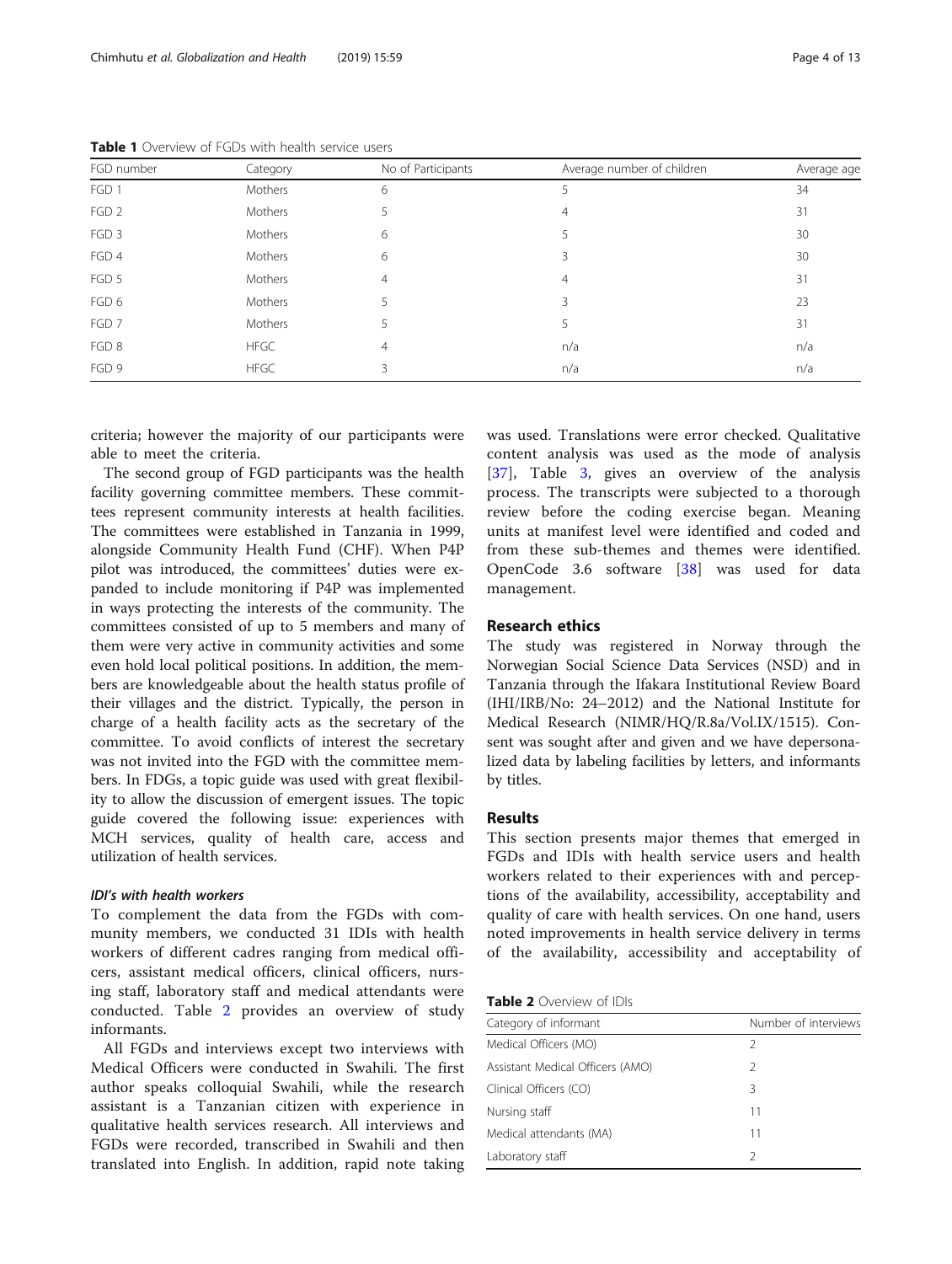<span id="page-4-0"></span>

| Table 3 Examples of moving from meaning units to themes in content analysis of health service users' FGDs                                                                                                                                                                                                                                                       |                                                                |                                                                       |                                  |                                                                   |
|-----------------------------------------------------------------------------------------------------------------------------------------------------------------------------------------------------------------------------------------------------------------------------------------------------------------------------------------------------------------|----------------------------------------------------------------|-----------------------------------------------------------------------|----------------------------------|-------------------------------------------------------------------|
| Meaning unit                                                                                                                                                                                                                                                                                                                                                    | Description close to the text<br>Condensed meaning unit        | Condensed meaning unit<br>Interpretation of the<br>underlying meaning | Sub-theme                        | Theme                                                             |
| Nurses here used to use bad languages to us but now they are getting better. Improving staff attitudes<br>reat us as children<br>and call them,<br>they used to<br>shout at us in the labor room. These days if you feel the pain<br>they come and listen. Before they used to scream at us and t<br>They welcome us in a polite language, not like before when |                                                                | Nurses being more respectful<br>to patients                           | Experiences with RCH<br>services | Experiences with health<br>care services in the<br>context of P4P |
| When I gave birth in 2006 there was a tendency were nurses can leave you<br>unattended in labor. They would ask you whether it is your first birth or not<br>and if it wasn't then they can leave you.                                                                                                                                                          | Nurses leaving patients<br>unattended                          | Nurses abandoning care                                                |                                  |                                                                   |
| places are still the same; at RCH we can see more tools and medicines coming<br>in a good way<br>until you give birth and discharged. The out-patient department and other<br>RCH services are good when you come here you are treated                                                                                                                          | RCH services are better                                        | RCH offering better services                                          |                                  |                                                                   |
| Kwa kweli the relationship among nurses here is good, before we used to<br>because they<br>timely. We<br>leave this place at 4 pm, but now we are getting our services<br>don't stay here for long now, its only today we are still here I<br>had a meeting                                                                                                     | Waiting time is becoming less                                  | Shortened patient waiting<br>time                                     |                                  |                                                                   |
| It's hard to find money, we are asked to buy the delivery kit and many of<br>us can't afford this. If you come without this you don't get help.                                                                                                                                                                                                                 | Cannot afford care                                             | Lack of money                                                         | Barriers for accessing care      |                                                                   |
| don't even know who is supposed to clean them. If you decide to go there<br>very dirty, we<br>The facilities here are poor; first and foremost, the toilets are<br>right now, you won't believe your eyes.                                                                                                                                                      | Dirty toilets                                                  | Poor facilities                                                       |                                  |                                                                   |
| What I heard is that it is a must for every pregnant woman to come with<br>her own equipment for birth. I do not understand if the government is<br>not providing these things                                                                                                                                                                                  | Pregnant women buying own Lack of equipments &<br>delivery kit | supplies                                                              |                                  |                                                                   |
| We used to have one medical attendant doing everything including what<br>can help us<br>the doctor is doing now. We always wish if the government<br>by providing another staff, maybe we can get help quickly                                                                                                                                                  | Few health workers available                                   | Lack of enough staff                                                  |                                  |                                                                   |
|                                                                                                                                                                                                                                                                                                                                                                 |                                                                |                                                                       |                                  |                                                                   |

Table 3 Examples of moving from meaning units to themes in content analysis of health service users' FGDs ה, בכבי  $\frac{1}{2}$  $\frac{1}{2}$  $\mathbf{t}$  $\mathbf r$ Ĵ.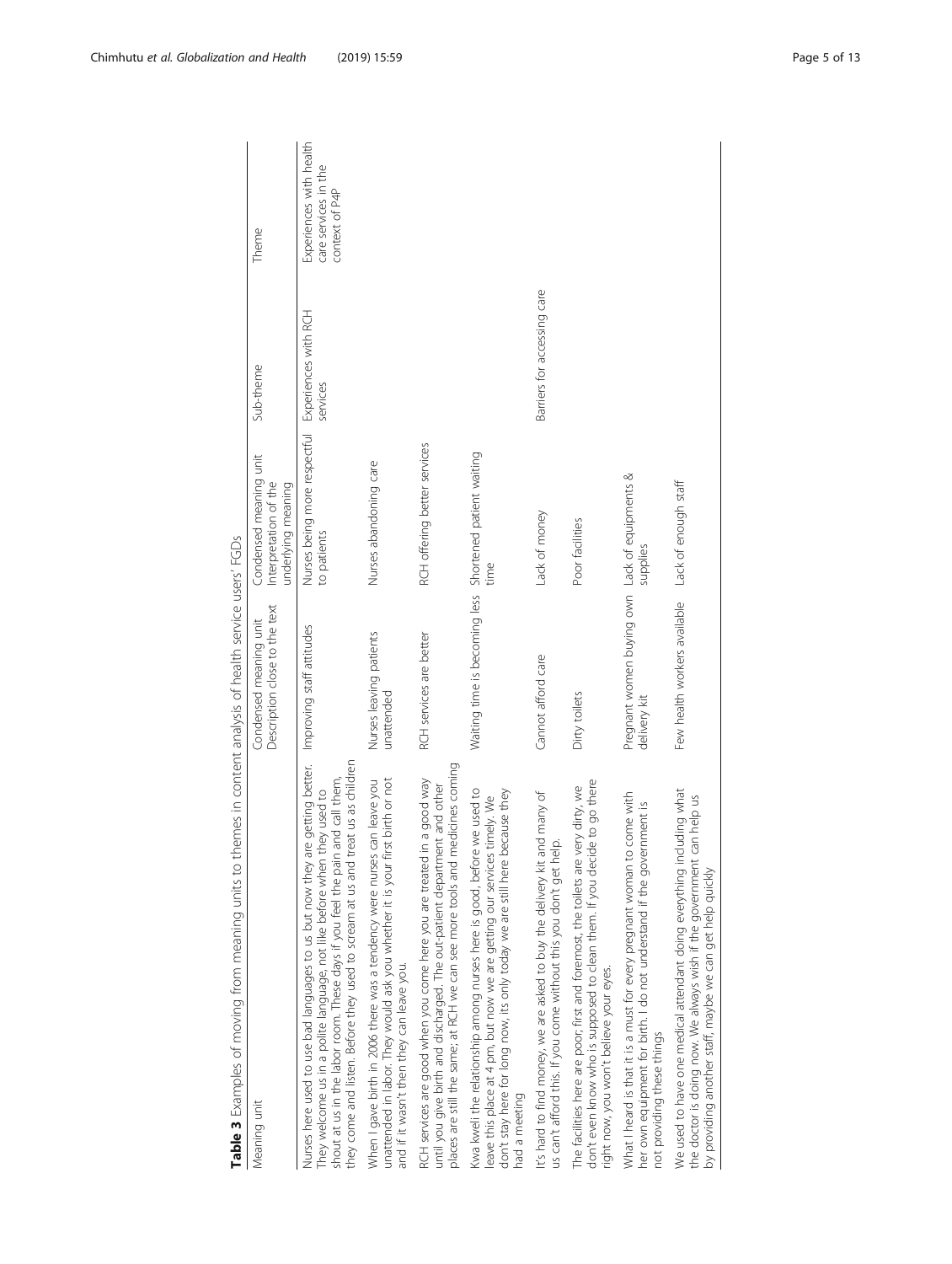health services mainly from the RCH department. They reported increased availability of medicines provided free of charge, which also mean they have to spend less money in buying these medicines, which improves the accessibility of these services. In addition, health service users reported positive staff attitudes which were seen as important in the acceptability of health services. On the other hand, numerous long term challenges within the health system of Tanzania were reported to still persist after the introduction of P4P, hindering access to and provision of quality health care. The following section presents these results.

# Perceived improvements of access to and quality of care in the context of P4P

The study participants reported a number of notable improvements to the access and quality of care. Like many countries, Tanzania has been investing in improving health outcomes and perhaps some of these benefits are beginning to trickle down to intended beneficiaries, the health service users. In our study, however, it is important to take note that some of these positive changes may be attributed to the P4P whose main aim is to improve access to and quality of care in targeted service areas. In this section, we provide accounts and citations from our study participants pointing to these perceived improvements.

#### Perceived improvements in staff attitudes

Many studies in Tanzania and sub-Saharan Africa have found negative staff attitudes to be contributory to barriers in accessing health care in general and maternal care in particular [\[39](#page-12-0), [40](#page-12-0)]. Our study provides a different picture. The study participants reported to have experienced a positive change in staff attitudes in maternal and child health care after the introduction of P4P, while concerns were still raised on poor staff attitudes in other departments not targeted by P4P, see for example our earlier publication on the same context [\[41](#page-12-0)]. Particular attention was brought to the use of language as illustrated by the following citation:

"Nurses here used to use bad languages to us but now they are getting better. They welcome us in a polite language, not like before when they used to shout at us in the labor room. These days if you feel the pain and call them, they come and listen. Before they used to scream at us and treat us as children." (Mother 1- FGD 3)

Health workers we interviewed on this issue agreed that such positive change in attitudes were observable and constituted a strategy on the part of the health

facility and RCH teams to meet P4P indicators as illustrated in the following extract:

"The program to a certain extent also changed our attitude towards patients because in the past there were so many complaints from patients but not that much anymore. We encourage each other to use polite language. If we don't then patients can go somewhere else and then we don't get P4P money." (Nursing staff-IDI)

Changed health worker attitudes were also expressed in their presence during labour and birth. There were numerous reports that previously women were left unattended in the labor room and according to FGD participants this was seen to be changing as one mother noted:

"Nurses could leave you unattended in labor. They would ask you whether it is your first birth or not and if it wasn't then they could leave you saying 'you have labor experience' and yet every labor experience is different." (Mother 2-FGD 4)

A number of studies in sub-Saharan Africa have shown that changes in the behaviors of health workers can happen when incentives are introduced [\[12](#page-11-0), [13\]](#page-11-0) and these changes can be positive or negative to the quality of health care. P4P may encourage competition among health facilities sharing the same catchment area. Health service users can choose to access care at health facilities which offers better quality. While some aspects of quality care are beyond the control of individual health workers, some aspects, like use of polite language and presence (for compassion) are possible to influence. Health workers are very well aware that building trust with health service users is one of the immediate strategies they can use to improve the utilization of health services and thus meeting P4P indicators in targeted service areas.

#### Improved service delivery in RCH

Health service users noted that service delivery had improved in certain services targeted by P4P. This view was also shared by health workers interviewed. The P4P pilot was drawing its indicators from the RCH department. In this regard there were noted differences in the delivery of service in the RCH and non-RCH departments. As one mother noted:

"RCH services are good. When you come here you are treated in a good way until you give birth and are discharged. The out-patient department and other places are still the same; at RCH we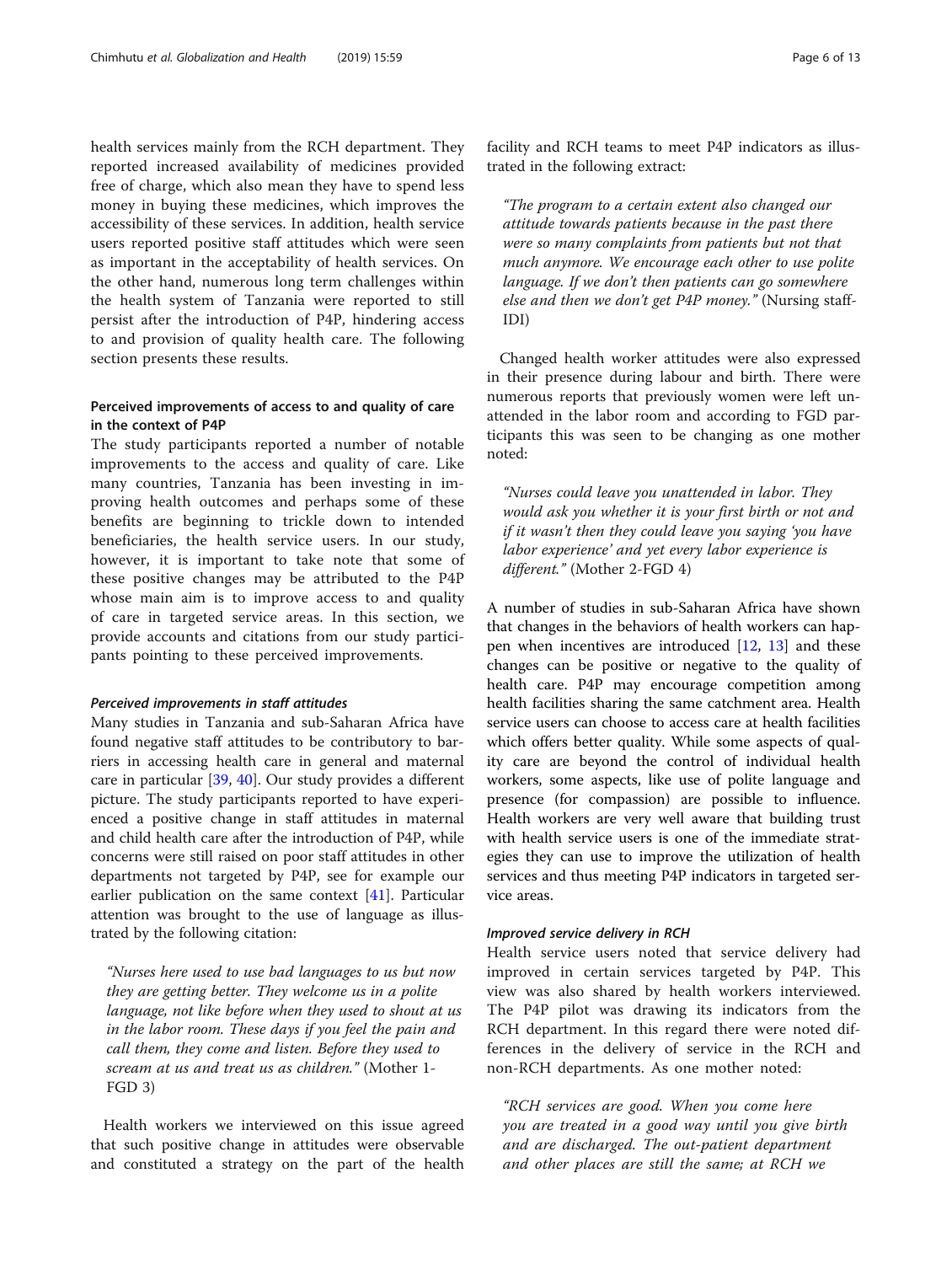can see more tools and medicines coming." (Mother 5-FGD 1)

The P4P bonus given to health facilities was divided into two parts, one part was for individual health workers (75–90%) and another part (10–25%) was used for demand creating activities, for example buying of important medicines in meeting P4P targets. It was this money for demand creating activities that slightly improved the tools or medicines situation as noted by service users. During fieldwork, we were shown medicines purchased with this money or renovations carried out with this money. Health workers attributed the improvements in service delivery to this fund. As one informant noted:

"The quality of service has improved at the RCH and not here at the out-patient department. For example, at RCH patients are getting medicine on time including delivery kits, and here at out-patient department, they have to buy their own medicine, injections, among other things. So some will say why waste my time going to the hospital? The program is good only that it selects certain areas." (Medical Attendant - IDI)

#### Improved teamwork in the RCH

According to both service users and providers perceived improvements in the quality of services were observed only in P4P targeted areas. It was also reported that RCH staff seemed to be working together much better as a team and more efficiently as illustrated in the following extract:

"Kwa kweli [truly] the relationship among nurses here is good, before we used to leave this place at 4 pm, but now we are getting our services timely. We don't stay here for long now, its only today we are still here because they had a meeting". (Mother 4-FGD 3)

Health workers agreed that P4P had contributed to the new teamwork spirit. P4P in Tanzania pays individual health workers based on team effort, that is, the incentive is based on performance achievement in targeted RCH services. The following citation illustrates this need for cooperation among teams:

"P4P has made us work closer compared to before where everyone was filling his/her report alone. We work as a team now and this has improved our working relationship because we now divide our work equally. However, the workload has also increased, especially for us in the RCH as we have many

indicators to meet the targets for bonus." (Nursing staff-IDI)

## Improved health education

Another area that was reported to have significantly improved within the RCH department was health education. Mothers reported that health workers were using substantial time imparting health knowledge both at health facilities and during outreach programmes as the following citation illustrates:

"We are happy because we get health education and we are told what to do and when. This knowledge is important because when you find your child in a certain condition you know what to do. This is helping our children to be healthy". (Mother 2-FGD 1)

Outreach programmes and health education are among the strategies health workers can use to increase demand in P4P targeted services. However, this may also have spillover benefits to other non-targeted services. For example, health workers reported that they normally carry out outreach programmes for RCH services but in the process impart useful knowledge on malaria prevention.

#### Improved data management

Data management was noted to have improved due to P4P. Health management information systems (HMIS) in many sub-Saharan African countries are poor and this impact on the quality of care to patients. Without the knowledge of a patient's medical history, it is difficult for health workers to offer proper and adequate personalized care. The P4P in Tanzania is perceived by health workers to improve data management which is important for quality care. As noted by one informant:

"I have been a member in the last three committees for this facility. For my facility I can see that there are improvements. These can be seen in medical supplies for RCH, general service delivery, mainly because of this 25% we get from P4P. We also see improvements in data management and performance figures, and as you can see we put a chart out for people to see these improvements". (HFGC member- FGD 8)

In our interviews with health workers, improved and accurate data management was noted as an important factor for receiving P4P bonuses. As illustrated in the following citation:

"You see, before P4P the issue of preparing our reports was not taken seriously, we were told the deadline to submit the reports is the  $5<sup>th</sup>$  of every month but we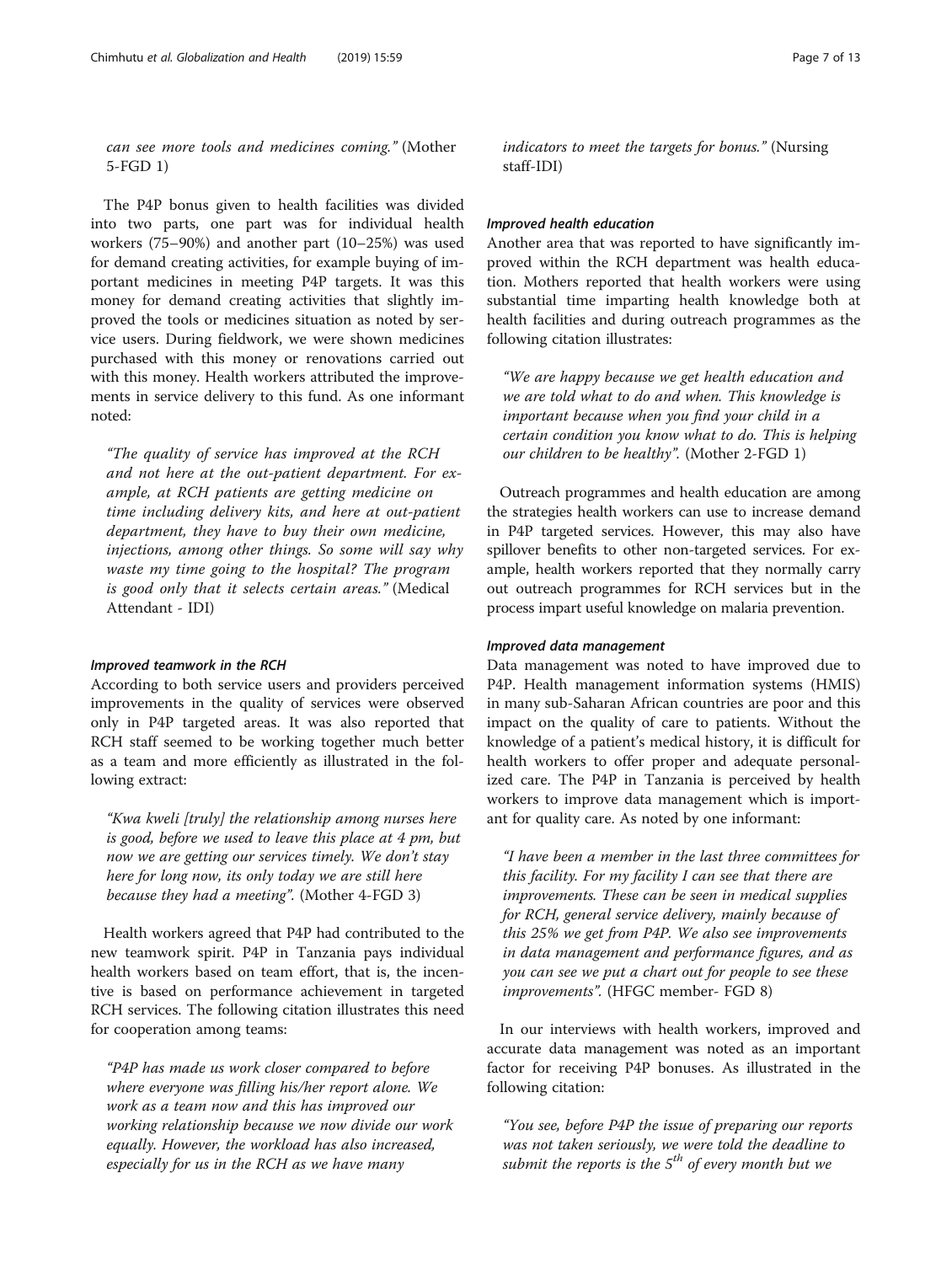were not submitting them in time. But now even before the  $1^{st}$  of every month we are already starting to prepare and even submit them." (Clinical Officer-IDI)

While the primary motive for health workers to timely submit reports is driven by the need to get P4P bonuses, arguably correct data management goes a long way in improving the HMIS and better inform policy makers on policy options to follow.

# Persistent barriers to the access to and quality of care in the context of P4P

Despite some noticeable improvements and positive experiences with regards to the access to and perceived quality of RCH services in the majority of health facilities we visited, many barriers to the utilization and access of health care were reported by health service users and health workers. It must be emphasised that these persistent barriers are usual structural health system aspects but nevertheless discussed by research participants in the context of P4P. Provider side factors were reported as main barriers. However, study informants also noted some user side factors as barriers to the access of RCH services. This section predominantly present these provider side barriers for the access of quality care which vary from resource availability, infrastructure and remuneration. On the user side factors, two main barriers were mentioned, which are, lack of money and long distances to facilities.

# Poor infrastructure

A number of health facilities were not in good condition, and did not have adequate infrastructure to support adequate service provision. Lack of privacy and hygienic conditions were the main concerns for health workers.

"I will take you to the labor room for you to see the environment we work in, there is no privacy here, and everyone hears and sees everything. Even the toilets are broken. Our counselling and testing centre is there at the doctor's office and we use our out-patient department as the storeroom." (Nursing staff-IDI)

Unsatisfactory infrastructure was also noted by health service users in our focus group discussions. These poor facility conditions impacted on the utilization of health services:

"The facilities here are poor; first and foremost, the toilets are very dirty, we don't even know who is supposed to clean them. If you decide to go there right now, you won't believe your eyes. Now the problem is that you may stay here but by the time you are discharged you can carry another disease from this

place, and please don't even try to drink water from here, it's dirty. Is this place supposed to make people feel better or sick?" (Mother 4-FGD 6)

Lack of clean water was also noted as a main challenge for a number of facilities in Rufiji district, and in some cases, patients have to carry clean water to health facilities for use when taking pills. Lack of clean water at health facilities in Rufiji compounds the problem in a district where water- borne diseases are a challenge especially in the delta areas.

#### Shortages in drugs and medical supplies

As a typical rural district in Tanzania, Rufiji suffers from shortages in drugs and medical supplies. Although improvement has been noted in drugs supplies related to P4P targeted service areas, the general situation of drug and medical supplies remains unsatisfactory both to the health workers and health service users. As noted in the following extract:

"Working equipment is a big problem. Sometimes we even lack basic things such as gloves in the labor room. You know infections are a serious problem at hospitals, but sometimes we don't even have detergents to clean the equipment we have. In addition, there are constant drug stock-outs, normally we are supposed to receive medicines every quarter but sometimes we can even reach half a year with no medicines" (Clinical Officer-IDI)

Shortages of medicines and drug stock-out are a constant problem in the health system of Tanzania. In our focus group discussions with mothers, this was noted as a main barrier for health facility delivery:

"For my first birth I did not deliver here but what I heard is that it is a must for every pregnant woman to come with her own equipment for birth. I do not understand if the government is not providing these things or if the nurses are selling the supplies to pharmacies, because it doesn't matter if it is in the beginning or end of the month. Everyone buys something to deliver here and in addition we pay some cash after delivery, and this doesn't matter whether it is a government of private hospital, so what do you do when you don't have money?" (Mother 1-FGD 7)

The unavailability of essential medication and equipment at health facilities affect the relationship between health workers and health service users. Birth services are principally free in Tanzania, but the policy discourse differs from realities at health facilities and in many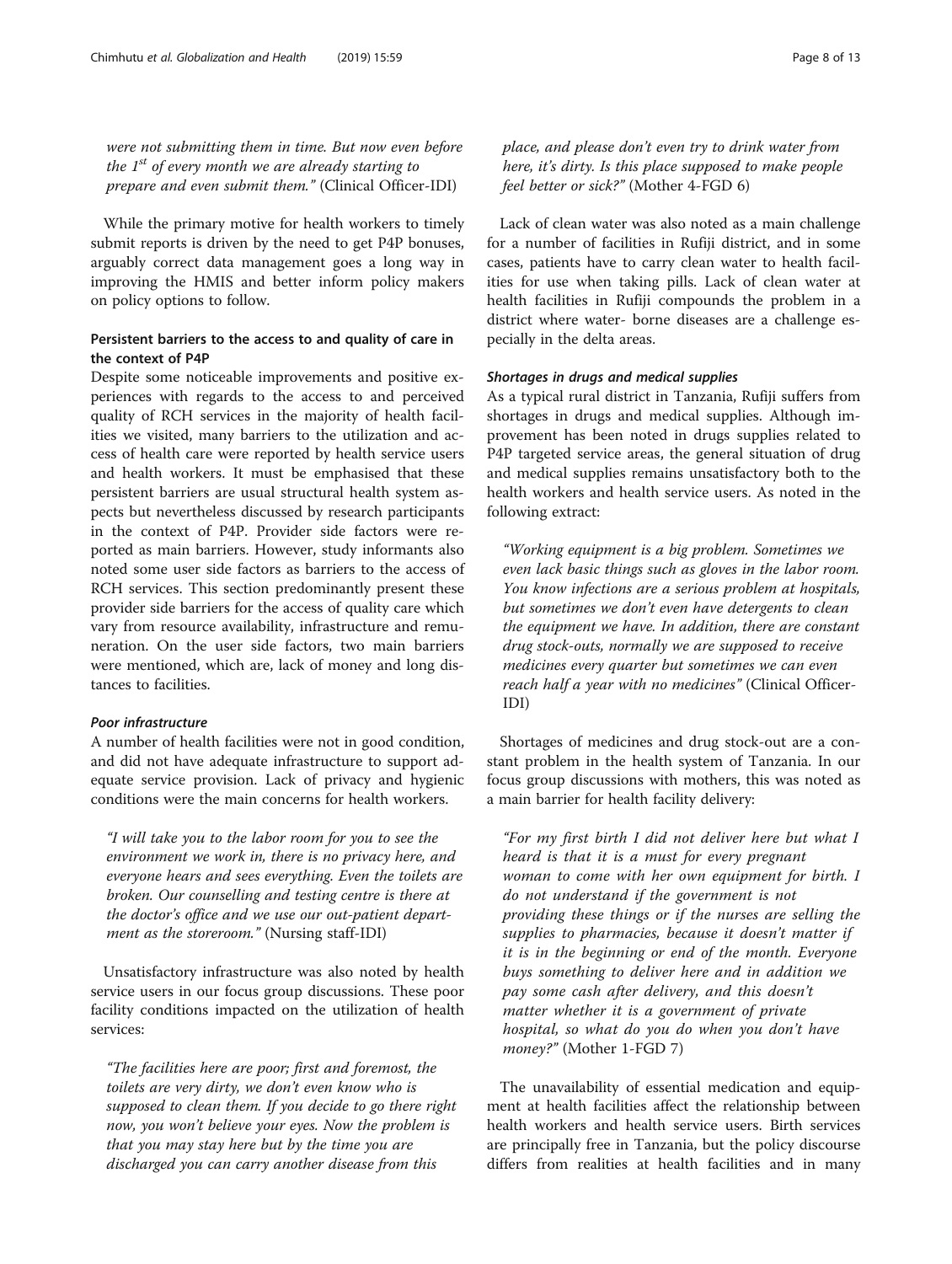cases, health service users' suspects that health workers misuse or steal drugs and essential equipment as the above citation from an FGD seem to indicate.

# Lack of qualified and adequate staff

Human resources for health is a major challenge in Tanzania, likewise, health facilities in Rufiji face this huge challenge of staff shortages, with the majority of health facilities having less than 50% workforce. The result is a lot of work load for the few health workers available:

"We are only two workers here, but we serve almost 8 000 people from more than three villages. You can see that our workload is so huge, we try to help each other with everything but still it is too much work. Maybe now there is this P4P, but besides that there is little to keep us motivated in this job." (Clinical Officer-IDI)

In our FGDs with health service users, understaffing and lack of adequate skills was noted as a huge barrier to get timely and appropriate services:

"I woke up feeling sick today and then I decided to come to the dispensary early enough for help, but as you can see I am still here, I haven't seen the doctor yet. But maybe it's even better these days, before we used to have one medical attendant doing everything including what the doctor is doing now. We always wish if the government can help us by providing another staff, maybe we can get help quickly" (Mother 3-FGD 2)

While as noted earlier barriers to the utilization and access of quality care were identified from the provider side, as most of questions in interview guides were mainly exploring RCH services in the context of P4P, a provider side initiative in the Tanzanian context. Regardless, a few user side factors were also mentioned as barriers to the access of RCH services and these were lack of money and long distances to health facilities.

# Lack of money and long distances

Lack of money was mentioned as a main barrier for the utilization of health care in general and maternal health care in particular. Although maternal care is principally free in Tanzania women pay or contribute significantly to the costs associated with birthing services. As reported by one mother:

"It's hard to find money, we are asked to buy the delivery kit and many of us can't afford this. If you come without this you don't get help. You will find that you may need to have between TSH 15 000- 20 000, this is a lot of money, where do you get it?" (Mother 6 – FGD 4)

While it was noted that there were some improvements in the supply of medicines specifically related to P4P indicators, this did not improve the overall shortages and as such service users still had to in certain circumstances buy equipments and medicines that should be provided for. Due to these costs, many women end up delivering at home with the assistance of traditional birth attendants (TBAs). In addition to cost, distance played a major role in limiting access as is illustrates in the following quote:

"Some of us live far from here, sometimes when our delivery time is near we come to live with relatives near a health facility, but not all of us have these relatives. Reaching here is a problem because we don't have good roads and transport. Imagine using a bicycle as a means of transport when you are in labor. There are some small dispensaries around but some of these are of no help." (Mother 2- FGD 5)

Given this environment, P4P was introduced in a context of many systemic challenges, maybe with the hope that some of these challenges will be alleviated. To health workers, the challenges present some of the reasons why P4P targets are not met whereas for health service users the challenges presents barriers for accessing and utilizing health services.

# **Discussion**

Our findings are dominated by two main themes, which are, perceived improvements to the access of and quality of care in services targeted by P4P and persistent barriers to the utilization, access to and quality of care to health services targeted and non-targeted by P4P. The first two sections of our discussion will shed light into these two themes by looking at the state of AAAQ in the context of P4P. In the third section of our discussion, we will discuss the possible implications of P4P to access to, utilization of, and quality of care.

#### Improved access and service delivery

AAAQ framework stresses the need for adequate health infrastructure and services to be available within a geographical area, accessible physically and economically, acceptable culturally and ethically, and be of good quality [[27](#page-11-0), [29](#page-11-0)]. Our study suggests that P4P can improve some aspects of AAAQ, which will be highlighted in this section.

Through the accounts of mothers and health workers, our study reported improvements in staff attitudes towards RCH patients. Poor staff attitudes have been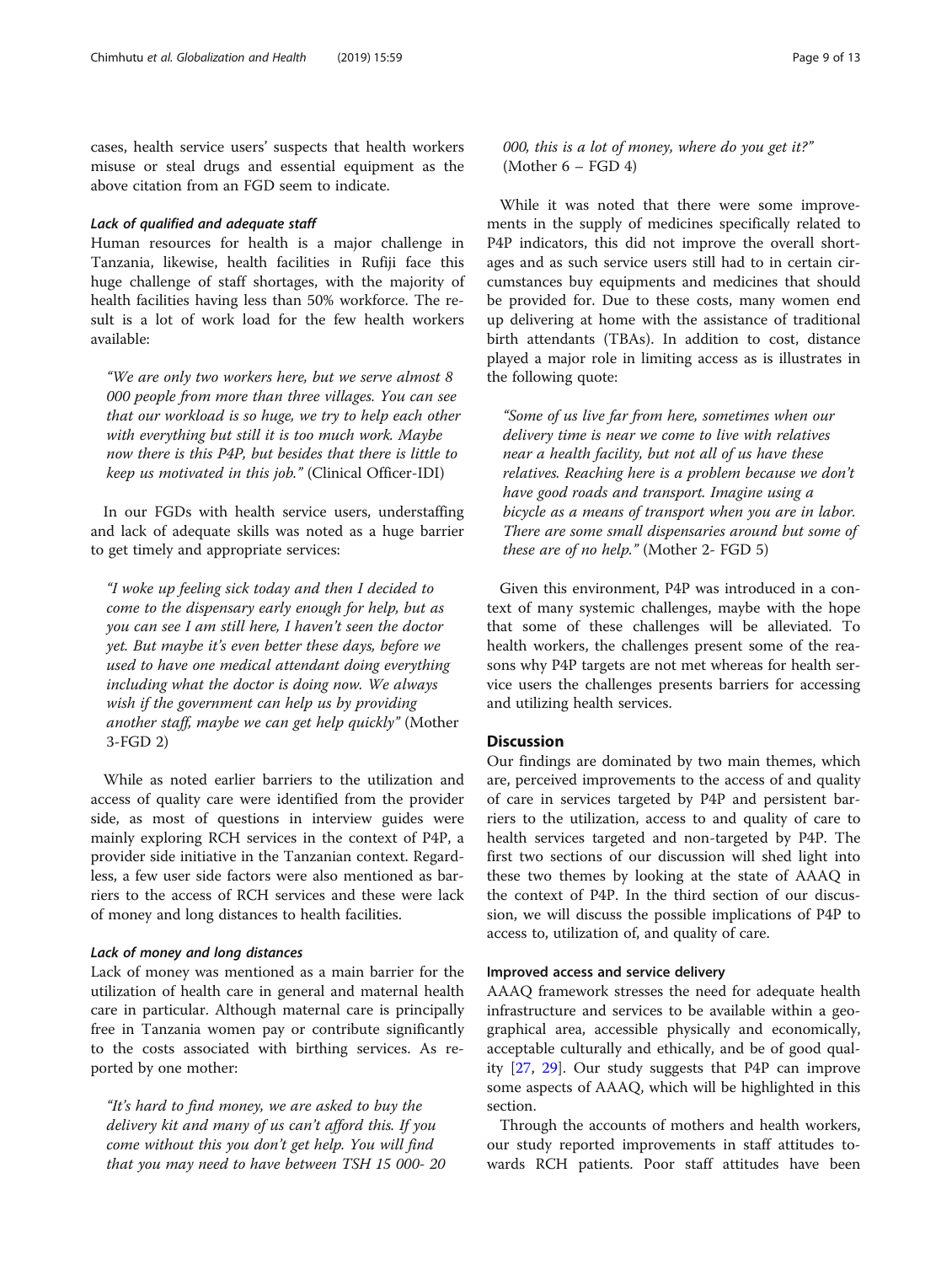reported in many studies in Tanzania and sub-Saharan Africa [[39](#page-12-0), [40](#page-12-0), [42](#page-12-0), [43](#page-12-0)] as one of the barriers for facility delivery. Negative experiences at health facility influences the decision on whether women seek professional care or not [\[30,](#page-11-0) [31](#page-11-0)] thereby contributing to the first two delays in the 3- delay model [[32\]](#page-11-0).

In addition to improved staff attitudes, our study reported improvements in service delivery in services targeted by P4P. These improvements were noted by both health services users and health workers. Health workers attributed these improvements to the facility fund (approx. 25% of the bonus money health facilities receive from P4P). The fund has to an extent help to curtail shortages of essential drugs and medicines, and had contributed to the improved infrastructure in the RCH department. Studies in Tanzania had reported shortages in medical supplies, essential drugs and poor facilities in the MCH as barriers to the utilization, access to and quality of care  $[30, 31, 10]$  $[30, 31, 10]$  $[30, 31, 10]$  $[30, 31, 10]$ [39\]](#page-12-0) as these contributed to women's poor experiences at health facilities. In this regard, slight improvements in the quality of care were welcomed by health service users.

Reported improvements in staff attitudes and service delivery significantly improves the trust between health providers and users as lack of it in the health care system of Tanzania has been reported as a major barrier to the utilization of health care [[39\]](#page-12-0). Trust in the health care system, may improve the 1st, 2nd and 3RD delays in maternal care, as aimed by the P4P pilot [\[17](#page-11-0), [32](#page-11-0)]. However, these positive aspects, arguably, are not overarching and may not shift the state of AAAQ in Tanzania significantly, as discussed in the following section.

## Persistent barriers to the access to and quality of care

Persistent barriers to the access to and quality of care were reported in our study and the majority of these are health systems challenges. The main challenges that were identified from the user side are: lack of money, lack of transport and/or long distance to the health facility. These challenges had been reported in previous studies in Tanzania as impediments to seek care [\[39](#page-12-0), [40,](#page-12-0) [42](#page-12-0)]. The P4P pilot in Tanzania targets the provider side with the assumption that it is health systems challenges that are mainly contributory to the lack of utilization of health care services. To an extent this seems to be corroborated by our study findings. However, given that there is a huge discrepancy between ANC figures in Tanzania, which stands at 96% and facility deliveries, which stands at 50% [\[24](#page-11-0)], there could be a reason to suggest that there are user side factors, such as community preferences which need to be targeted if the country needs to see improvements on facility deliveries. Community preferences on place of delivery were reported in Tanzania by health workers as something that could make P4P targets less achievable [\[18](#page-11-0)]. However, facility delivery seems to be an indicator where P4P has the greatest impact in Sub Saharan Africa [\[9](#page-11-0), [10](#page-11-0)], suggesting that if this can be sustained facility delivery can significantly improve in this context, including Tanzania.

While community preferences may play a role, health systems factors remain as the main barriers for the access to and utilization of care. Resource availability including inadequate infrastructure, pack of qualified and adequate staff, and lack of medicines and adequate or functioning equipment were reported by health users and providers in our study as main barriers to the access of care. Health workers identified these as contributory for not meeting P4P targets, and this finding in corroborated in another study in Tanzania [\[18\]](#page-11-0).

# Payment for performance: implications to access, utilization and quality of care

Our study findings suggest that provider P4P can improve certain aspects of care. In the sub-Saharan African context, three evaluations in Rwanda, Burundi and Tanzania concluded that P4P can improve some aspects of health service delivery [[9,](#page-11-0) [10](#page-11-0), [44](#page-12-0)], the findings of these studies suggest that P4P has a strong effect on services where health personnel had a direct control on indicators, for example, indicator on facility deliveries. Our study has also demonstrated that health workers were able to change their behavior by improving their attitudes and relations in general with patients at the RCH department targeted by P4P. The use of positive strategies, such as positive attitudes and health education were reported in Tanzania [\[42](#page-12-0)]. What is important to note is that P4P or other forms of incentives have the power to alter the behavior of health workers. Positive strategies goes a long way in improving AAAQ, however, it could be useful to reflect on the possible pitfalls that may result from this alteration of behavior, which can equally be detrimental to AAAQ.

P4P can have unintended consequences which negatively affects the quality of care. One study in Tanzania found out that health workers resorted to coercive strategies for women to deliver at health facilities [\[12](#page-11-0)]. Another negative consequence P4P may have on AAAQ is when it leads to 'gaming', that is, the neglect of nonremunerated aspects of care work [[45\]](#page-12-0). Narratives from users and providers showed that services in the RCH department are prioritized than non-targeted services. Hence improvements in service delivery were only noted in the RCH department. The prioritization of health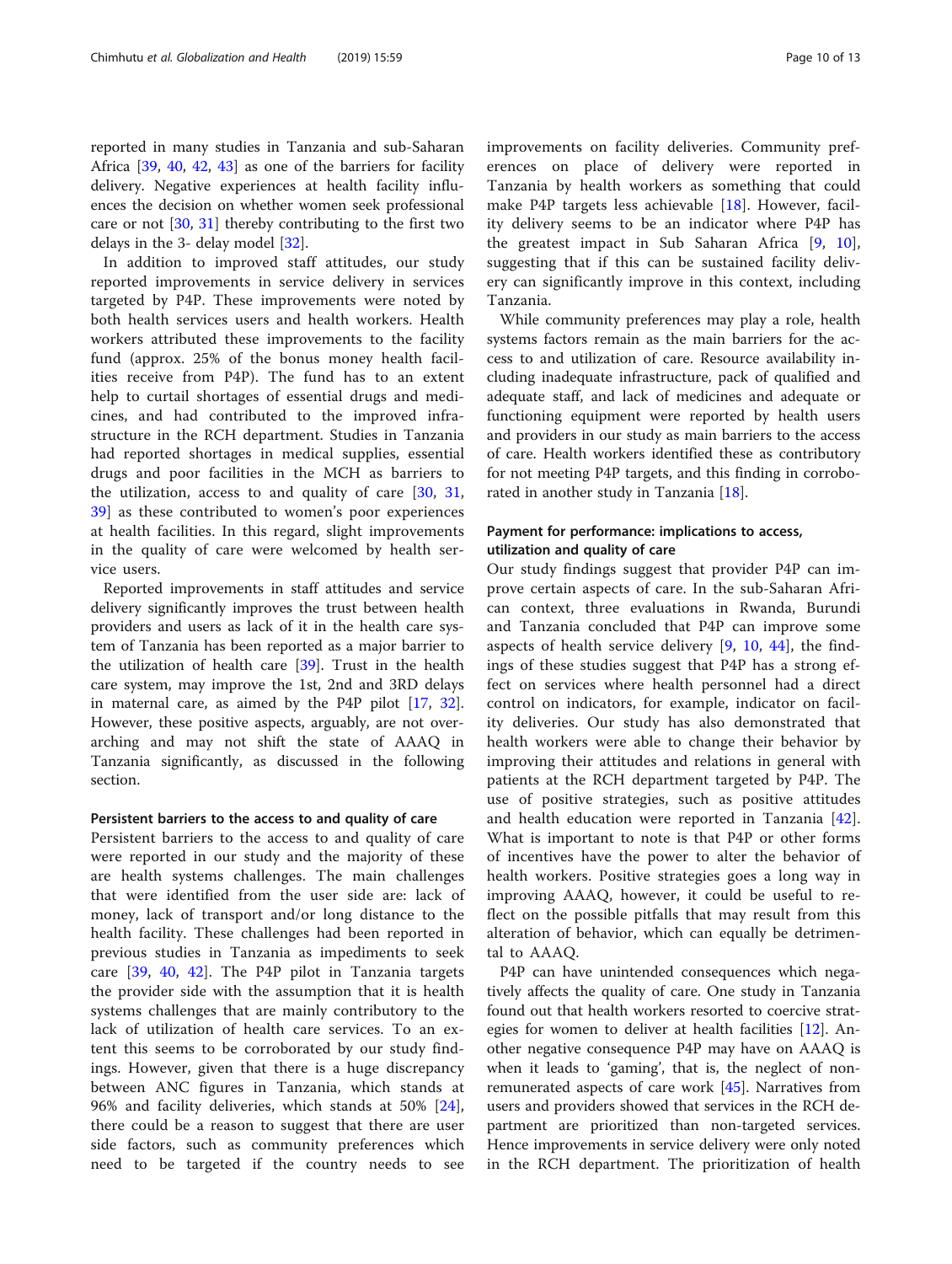care services can have a negative effect on the state of AAAQ. A number of factors contribute to this in our study context. Firstly, P4P pilot design in Tanzania is focused on RCH services only, which provides a platform for prioritization of these services, secondly, the incentive distribution modality favors workers working with RCH services, which as reported in one study in Tanzania, affects teamwork and social relations at health facilities [[41\]](#page-12-0).

It has been argued that P4P need to have a health system thinking than being too targeted on a few services and indicators [[46\]](#page-12-0) and equally there have been recent calls to reconsider the use of Payment for Performance in the health sectors of LMICs [[16](#page-11-0)]. Although this paper reported some positive aspects of P4P, it seems the persistent structural health system challenges and unintended consequences caused by P4P [\[12](#page-11-0), [41](#page-12-0), [47](#page-12-0)] outweigh the benefits.

## Limitations

This study aimed to explore wider experiences with P4P, hence to a certain degree themes presented under positive experiences and wider systemic barriers could overlap and potentially conflictual. It must be stressed that the positive aspects were derived in particular sections, RCH, implementing P4P and not representative of wider health facility experiences. The study was conducted in only one district out of six in the Pwani Region that implemented the P4P pilot, however, the general characteristics and health status profile of Rufiji district does not differ with the rest of the region, except for the health facilities in the delta zone, which were not included in our sample due to accessibility challenges. In addition, the study informants and participants were purposeful selected, at times with the help of health facility staff, this implies that their viewpoints may not be representative of other individuals or settings. Lastly, FGDs with health committee members had few participants mainly because these committees have up to 5 members. In our case at the two facilities we visited, these committees had less than 5 members.

# Conclusion

In conclusion, our study showed that P4P can lead to the improvement of health service delivery. These positive aspects of P4P can be harnessed and integrated in the health systems of low-income countries. However, particular attention needs to be paid to potential unintended consequences of P4P. In situations where health workers have limited resources to reach performance targets, P4P may encourage behaviors that not consistent with the need to achieve AAAQ in health service.

# Appendix

| Table 4 Overview of P4P indicators of the Pwani Pilot, Tanzania |  |  |
|-----------------------------------------------------------------|--|--|
|-----------------------------------------------------------------|--|--|

| Service Category                                               | Indicator                                                                                                                                                                             |
|----------------------------------------------------------------|---------------------------------------------------------------------------------------------------------------------------------------------------------------------------------------|
| Family Planning, Healthy<br>Timing and Spacing of<br>Pregnancy | Couple Year Protection Rate (CYP)                                                                                                                                                     |
| Focused Antenatal Care                                         | % of ANC clients receiving IPT2 (Malaria<br>prophylaxis coverage)                                                                                                                     |
| <b>PMTCT</b>                                                   | % HIV positive ANC clients receiving ARVs for<br>prophylaxis                                                                                                                          |
| Labour & Delivery                                              | % of facility based deliveries                                                                                                                                                        |
| Labour & Delivery                                              | % of completely and properly filled<br>partograms                                                                                                                                     |
| Newborn Care                                                   | % of newborns receiving OPV0 in the first<br>two weeks of life                                                                                                                        |
| Postpartum Care                                                | % of newly delivered mothers attending<br>postnatal clinic within 7 days after delivery                                                                                               |
| Child Health                                                   | % of Children under one year old receiving<br>Penta Valent 3                                                                                                                          |
| Child Health                                                   | % of children under one year old receiving<br>measles vaccines                                                                                                                        |
| Maternal and Newborn<br>Mortality                              | % of maternal and newborn deaths that are<br>appropriately audited on time                                                                                                            |
| Health System<br>strengthening                                 | % of facilities reporting stock-outs of either<br>one or more of the tracer medicines in a<br>specified period $(< 8$ days)                                                           |
| HMIS strengthening                                             | HMIS monthly reports correctly filled and<br>submitted on time to CHMT (by 7th of the<br>following month)                                                                             |
| HMIS strengthening                                             | % of facilities included in the HMIS monthly<br>reports exported through District Health<br>Information System<br>(DHIS) to RHMT in timely manner (by 14th of<br>the following month) |
| HMIS strengthening                                             | % of districts included in the HMIS monthly<br>reports exported through DHIS to MoHSW on<br>time (by 21st of the following month)                                                     |
| Management                                                     | Submission to MoHSW of a Semi-Annual<br>Regional Health Profile report, based on DHIS                                                                                                 |
| Management                                                     | % of facilities receiving a copy of a Quarterly<br>District Health Profile report, based on DHIS                                                                                      |
|                                                                | Overall performance along                                                                                                                                                             |
| Overall                                                        | P4P facility-based indicators                                                                                                                                                         |

#### Acknowledgements

We are most grateful for the kind cooperation of all the informants who were interviewed for this study. The work was funded by the research group Global Development and Equity (GDE) under the Department of Health Promotion and Development, Faculty of Psychology, University of Bergen. We wish to acknowledge the support we got from Ifakara Health Institute (IHI), which hosted VC, during data collection period in Tanzania. Last but not least we wish to thank Martin Rogers Kabesa and Neema Patrick Mapuli, who did a great job in assisting us at different stages of the data collection.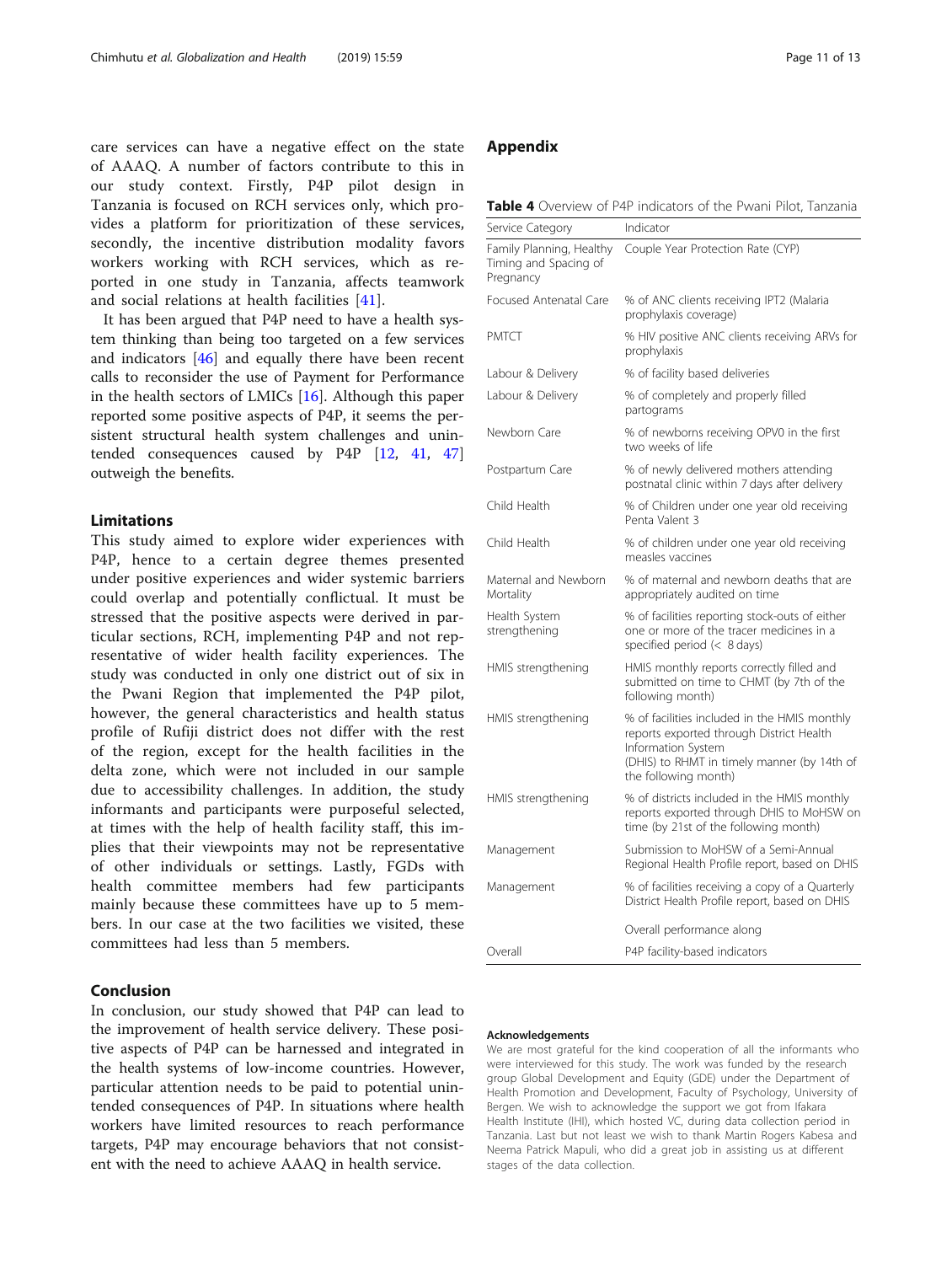#### <span id="page-11-0"></span>Authors' contributions

VC, MT developed the study design; VC collected and analyzed the data. VC wrote the first draft of the paper with substantial contributions in the subsequent drafts from MT and MM. MM verified and checked translations from Swahili to English. All authors reviewed and agreed to the final version before submission. All authors read and approved the final manuscript.

#### Authors' information

VC is a Postdoc at the Department of Health Promotion and Development, University of Bergen, Bergen, Norway.

MT, PhD, is an Associate Professor at the Department of Social Science, Faculty of Education, Bergen University College, Bergen, Norway. MM, PhD, is a Senior Researcher at Ifakara Health Institute, Dar es Salaam, Tanzania.

#### Funding

Not applicable.

#### Availability of data and materials

Not applicable.

#### Ethics approval and consent to participate

Ethics clearance was sought through the Tanzanian National Institute for Medical Research (NIMR) (NIMR/HQ/R.8a/Vol.IX/1515) and the Ifakara Institutional Review Board (IHI/IRB/No: 24–2012) in Tanzania and was registered by the Data Protection Official for Research at the Norwegian Social Science Data Services (NSD). Informed consent was obtained. We have depersonalized data by labeling facilities by letters, and informants by titles.

#### Consent for publication

Not applicable.

#### Competing interests

The authors declare that they have no competing interests.

#### Author details

<sup>1</sup>Department of Health Promotion and Development, University of Bergen, P.O Box 7807, 5020 Bergen, Norway. <sup>2</sup>Department of Social Science, Faculty of Education, Western Norway University of Applied Sciences, P.O Box 7030, 5020 Bergen, Norway. <sup>3</sup>lfakara Health Institute, P.O Box 78373, Dar es Salaam, Tanzania.

#### Received: 26 March 2019 Accepted: 26 September 2019 Published online: 16 October 2019

#### References

- Mtei G, Makawia S, Masanja H. Monitoring and Evaluating Progress towards Universal Health Coverage in Tanzania. PLoS Med. 2014;11(9):e1001698.
- 2. Sustainable Development Goals, Goal 3: Good health and well-being [\[http://](http://www.undp.org/content/undp/en/home/sdgoverview/post-2015-development-agenda/goal-3.html) [www.undp.org/content/undp/en/home/sdgoverview/post-2015](http://www.undp.org/content/undp/en/home/sdgoverview/post-2015-development-agenda/goal-3.html) [development-agenda/goal-3.html\]](http://www.undp.org/content/undp/en/home/sdgoverview/post-2015-development-agenda/goal-3.html).
- UNDP: The millennium development goals report 2012. In Book The millennium development goals report 2012 (editor ed.^eds.). City: United Nations; 2012.
- 4. The United Republic of Tanzania: Tanzania Country Report on the Millennium Development Goals 2010. Dar es Salaam: The United Republic of Tanzania; 2011.
- Meessen B, Soucat A, Sekabaraga C. Performance-based financing: just a donor fad or a catalyst towards comprehensive health-care reform? Bull World Health Organ. 2011;89:153–6.
- 6. Oxman AD, Fretheim A. Can paying for results help to achieve the millennium development goals? Overview of the effectiveness of resultsbased financing. J Evid Based Med. 2009;2:70–83.
- 7. Musgrove P. Rewards for good performance or results: a short glossary; 2011.
- Moore M, Conteh L. Review of pay for performance overview and key findings. In Book Review of Pay for Performance - Overview and Key Findings (editor ed.^eds.). Malaria consortium, LSHTM, UCL: City; 2010.
- Basinga P, Gertler PJ, Binagwalo A, Soucat ALB, Sturdy JR, Vermeersch CMJ. Effect on maternal and child health services in Rwanda of payment to

primary health-care providers for performance: an impact evaluation. Lancet. 2011;377:1421–8.

- 10. Binyaruka P, Patouillard E, Powell-Jackson T, Greco G, Maestad O, Borghi J. Effect of paying for performance on utilisation, quality, and user costs of health Services in Tanzania: a controlled before and after study. PLoS One. 2015;10.
- 11. Witter S, Fretheim A, Kessy FL, Lindahl AK: Paying for performance to improve the delivery of health interventions in low- and middle-income countries. Cochrane Database of Systematic Reviews 2012.
- 12. Chimhutu V, Lindkvist I, Lange S. When incentives work too well: locally implemented pay for performance (P4P) and adverse sanctions towards home birth in Tanzania - a qualitative study. BMC Health Serv Res. 2014;14.
- 13. Kalk A, Paul AF, Grabosch E. 'Paying for performance' in Rwanda: does it pay off? Trop Med Int Health. 2010;15:182–90.
- 14. Magrath P, Nichter M. Payment for performance and the social relations of health care provision: an anthropological perspective. Soc Sci Med. 2012;75: 1778–85.
- 15. Borghi J, Little R, Binyaruka P, Patouillard E, Kuwawenaruwa A. In Tanzania, the many costs of pay-for-performance leave open to debate whether the strategy is cost-effective. Health Aff. 2015;34:406–14.
- 16. Paul E, Albert L, Bisala BN, Bodson O, Bonnet E, Bossyns P, Colombo S, Brouwere V, Dumont A, Eclou DS, et al. Performance-based financing in lowincome and middle-income countries: isn't it time for a rethink? BMJ Glob Health. 2018;3.
- 17. The United Republic of Tanzania: The Pwani region pay-for-performance (P4P) pilot: design document. Dar es Salaam: Ministry of Health and Social Welfare; 2011.
- 18. Olafsdottir AE, Mayumana I, Mashasi I, Njau I, Mamdani M, Patouillard E, Binyaruka P, Abdulla S, Borgi J. Pay for performance: an analysis of the context of implementation in a pilot project in Tanzania. BMC Health Serv Res. 2014;14:392.
- 19. Borghi J, Mayumana I, Mashasi I, Binyaruka P, Patouillard E, Njau I, Maestad O, Abdulla S, Mamdani M. Protocol for the evaluation of a pay for performance programme in Pwani region in Tanzania: a controlled before and after study. Implement Sci. 2013;8.
- 20. Chimhutu V, Tjomsland M, Songstad NG, Mrisho M, Moland KM. Introducing payment for performance in the health sector of Tanzania- the policy process. Glob Health. 2015;11.
- 21. The United Republic of Tanzania: National health policy. Dar es Salaam: Ministry of Health and Social Welfare; 2003.
- 22. The United Republic of Tanzania: Health Sector Strategic Plan II: Reform towards delivering quality health services and client satisfaction. Dar es Salaam: Ministry of Health and Social Welfare; 2003.
- 23. Olsen OE, Ndeki S, Norheim OF. Availability, distribution and use of emergency obstetric care in northern Tanzania. Health Policy Plan. 2005;20: 167–75.
- 24. The United Republic of Tanzania: Tanzania Demographic and Health Survey 2010. Dar es Salaam: National Bureau of Statistics; 2011.
- 25. World Health Organisation. United Republic of Tanzania: WHO statistical profile. Geneva: World Health Organisation; 2015.
- 26. World Health Organisation. Trends in maternal mortality: 1990 to 2008. Geneva: World Health Organisation; 2010.
- 27. Reducing maternal mortality: the contribution of the right to the highest attainable standard of health [\[http://www.unfpa.org/webdav/site/global/](http://www.unfpa.org/webdav/site/global/shared/documents/publications/reducing_mm.pdf) [shared/documents/publications/reducing\\_mm.pdf\]](http://www.unfpa.org/webdav/site/global/shared/documents/publications/reducing_mm.pdf).
- 28. Convention on the Elimination of All Forms of Discrimination Against Women [\[http://www.un.org/womenwatch/daw/cedaw/](http://www.un.org/womenwatch/daw/cedaw/)].
- 29. Yamin AE: Addressing maternal mortality implicates many human rights; focus on the right to health. In Book Addressing maternal mortality implicates many human rights; focus on the right to health (editor ed.^eds.). City: Harvard School of Public Health; 2009.
- 30. Kahabuka C, Moland KM, Kvale G, Hinderaker SG. Unfulfilled expectations to services offered at primary health care facilities: experiences of caretakers of underfive children in rural Tanzania. BMC Health Serv Res. 2012;12:158.
- 31. Kahabuka C, Kvale G, Moland KM, Hinderaker SG. Why caretakers bypass primary health care facilities for child care - a case from rural Tanzania. BMC Health Serv Res. 2011;11:315.
- 32. Thaddeus S, Maine D. Too far to walk: maternal mortality in context. Soc Sci Med. 1994;38:1091–110.
- 33. The United Republic of Tanzania: 2012 Population and housing census. General report. Dar es Salaam: The United Republic of Tanzania; 2013.